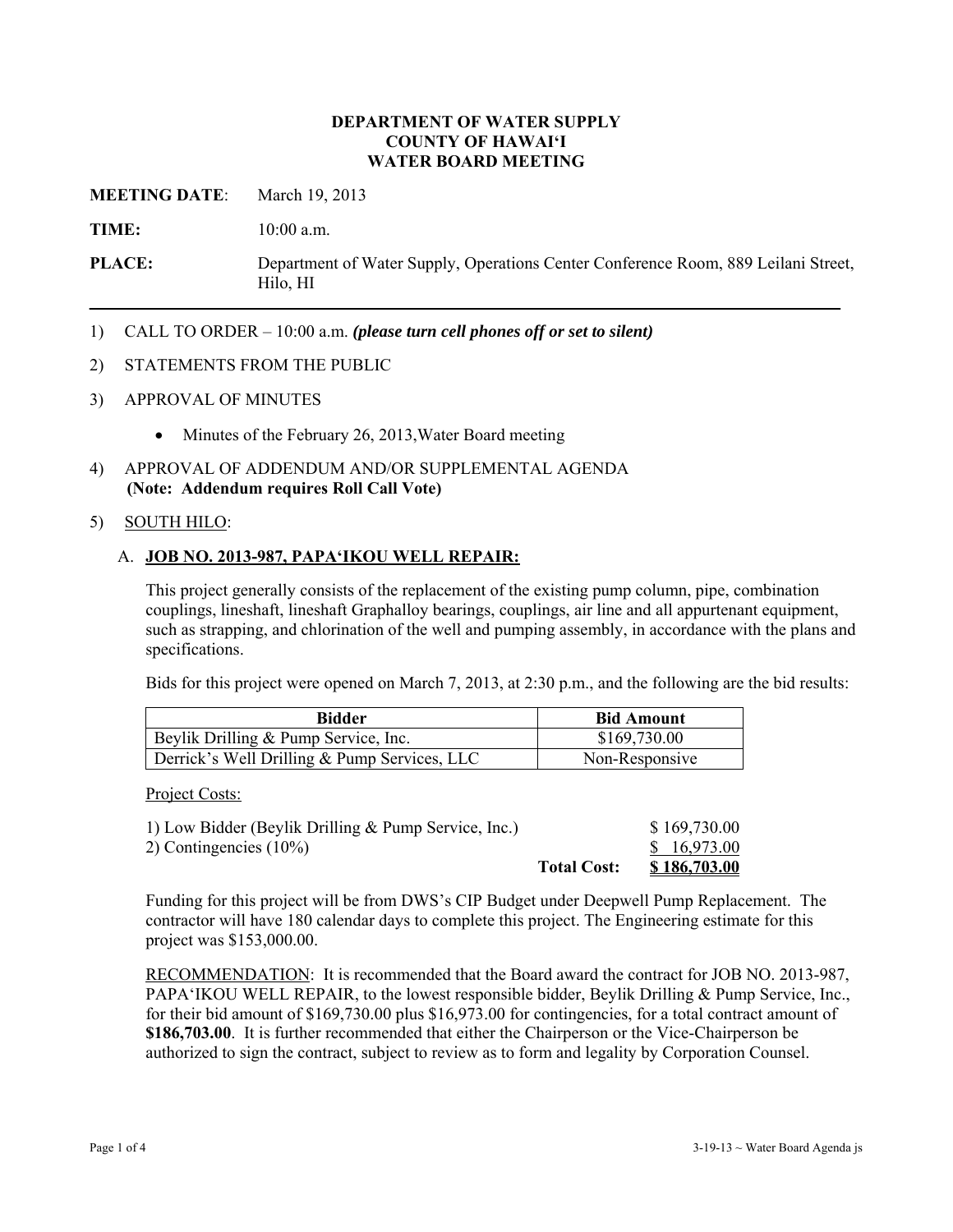## 6) NORTH KONA:

*(This Item was deferred at the February 26, 2013 Board meeting.)* 

# A. **FIRST AMENDMENT TO AMENDED AND RESTATED AGREEMENT REGARDING DEVELOPMENT OF SOUTH WAI'AHA WATER SYSTEM AND TERMINATION OF AGREEMENT REGARDING DEVELOPMENT OF NORTH WAI'AHA WATER SYSTEM:**

The Developer, Wai'aha System, LLC has requested to amend the subject agreement and transfer 120 units from Tax Map Key (TMK) 7-5-017:031 (Kona Coffee & Tea Company, Inc.) to TMK's 7-4- 024:002, 004, 006, 007, 008, 009, 010, 011, 012, 014, 015 and 017 (McClean Honokōhau Properties). The amended agreement shall include the revised language to incorporate the new property being served by the Wai'aha Water System. It shall also include the necessary exhibits, as well as a revised hydraulic analysis approved by the Department of Water Supply (DWS), showing that the subject property can be adequately served by the Wai'aha Water System, as well as the existing DWS system. Any improvements required shall also be outlined in the analysis, and shall be the responsibility of the developer to receive water service to the property from this agreement.

RECOMMENDATION: It is recommended that the Board approve the FIRST AMENDMENT TO AMENDED AND RESTATED AGREEMENT REGARDING DEVELOPMENT OF SOUTH WAI'AHA WATER SYSTEM AND TERMINATION OF AGREEMENT REGARDING DEVELOPMENT OF NORTH WAI'AHA WATER SYSTEM, and authorize either the Chairperson or Vice-Chairperson to execute the document subject to review as to form and legality and approval by the Corporation Counsel.

## 7) MISCELLANEOUS:

## A. **DEPARTMENT OF WATER SUPPLY PROPOSED OPERATING BUDGET FOR FISCAL YEAR 2014 AND 5-YEAR CAPITAL IMPROVEMENT BUDGET FOR FISCAL YEARS 2014- 2018:**

FY 2014 Operating revenues were computed based on a 3.3% consumption increase, plus a 4.3% increase in water rates that were determined in a rate study by RW Beck. The Department's largest expense remains purchased power totaling \$23,600,000 for the year. Salaries totaling \$9,442,500 were not adjusted for furloughs or pay increases, and include 189 positions, 23 of which are currently vacant, and 6 of which are new.

The C.I.P. budget is presented in a new 5-year format in order to give a clearer picture of where and what the Department's infrastructure needs are.

RECOMMENDATION: It is recommended that the Water Board approve the Department's FY 2014 Operating budget and 5-year C.I.P. budgets for Fiscal Years 2014-2018 on this second of two readings. A public hearing on the proposed Operating Budget for FY 2014 and 5-Year Capital Improvement Budget for Fiscal Years 2014-2018 will have been held just prior to this regular Water Board meeting.

## B. **SERVICE CONTRACT NO. 2013-02, PROVIDE HIGH SPEED WIDE AREA CONNECTIVITY BETWEEN WAIĀKEA OFFICE PLAZA AND FOUR SATELLITE LOCATIONS, ISLAND WIDE:**

Bids were opened on March 6, 2013, at 2:00 p.m., and following are the bid results:

|               |                              | Design, Install,    |
|---------------|------------------------------|---------------------|
| <b>Bidder</b> | <b>Monthly Service Price</b> | Configure and Setup |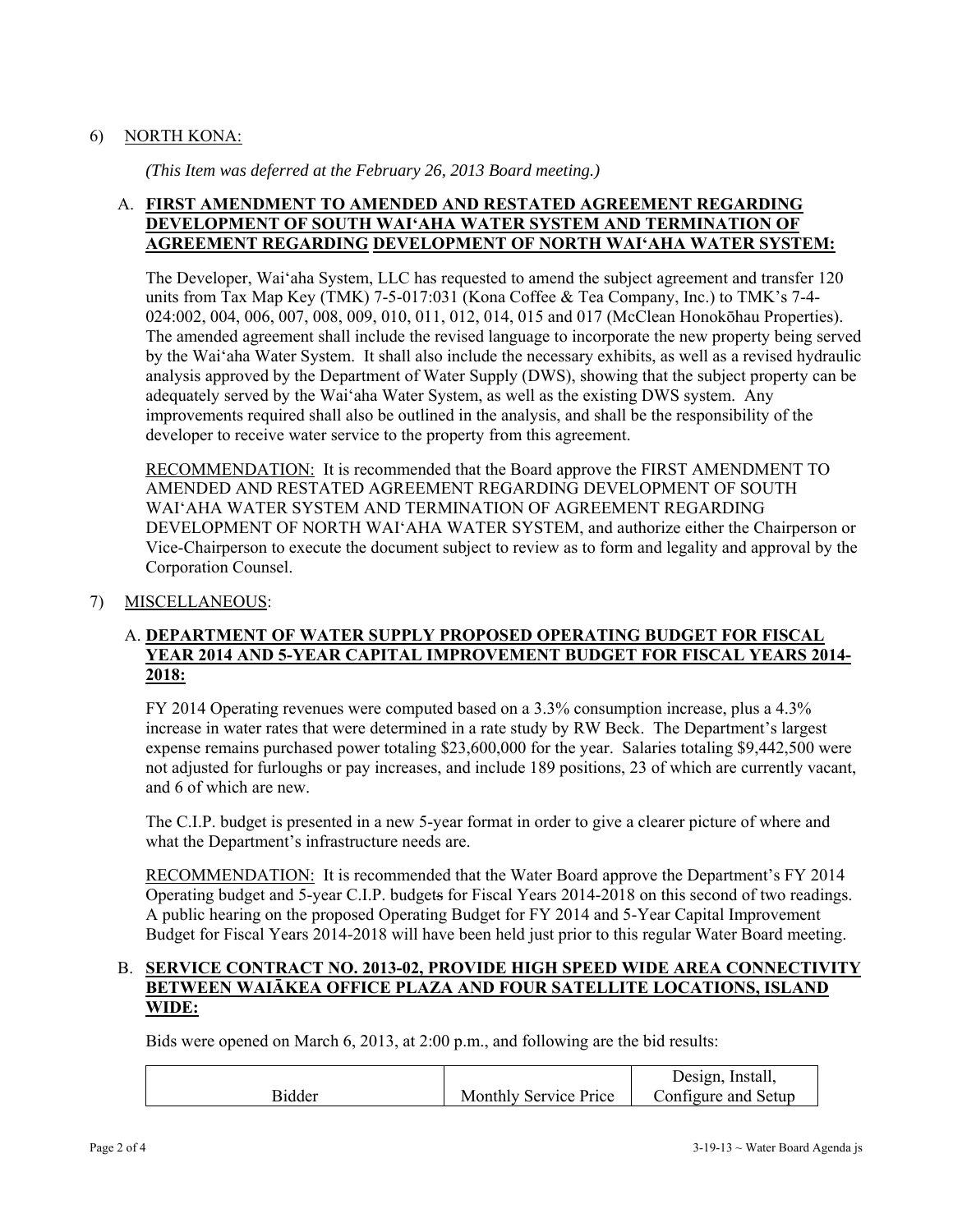| Time Warner Cable Inc. dba Oceanic |            |            |
|------------------------------------|------------|------------|
| Time Warner Cable                  | \$3,593.73 | \$2,083.32 |

This contract generally consists of providing a turnkey solution to connect the four satellite locations (Hilo Baseyard, Waimea Baseyard, Kona Baseyard and Ka'u Baseyard) to DWS's Waiākea Office Plaza location over a synchronous, full duplex connection. The increased speeds provided by these high speed connections are in direct alignment with strategic goals for Information Technology. Quicker data transfers will allow off-site replication of backup data for disaster recovery, as well as promote more productive use of our in-house GIS systems and Intranet services.

Funding for this project will come from the Department's Operating and Maintenance Utilities Budget.

This contract is for a 38-month period starting May 1, 2013, through June 30, 2016, with an option to extend for an additional 12-month period, until June 30, 2017.

RECOMMENDATION: It is recommended that the Water Board award the contract for SERVICE CONTRACT NO. 2013-02, PROVIDE HIGH SPEED WIDE AREA NETWORK CONNECTIVITY BETWEEN WAIĀKEA OFFICE PLAZA AND FOUR SATELLITE LOCATIONS, ISLAND WIDE, to the lowest responsible bidder, Time Warner Cable Inc. dba Oceanic Time Warner Cable, for their bid amount of \$2,083.32 for design, installation, configuration, and setup, plus a monthly service price of \$3,593.73, over a 38-month contract period, and that either the Chairperson or Vice-Chairperson be authorized to sign the contract subject to review of the contract as to form and legality by Corporation Counsel.

# C. **AD HOC FINANCE COMMITTEE REPORT:**

The Water Board's Ad Hoc Finance Committee Chairperson, Mr. Art Taniguchi, has been investigating the three focus areas (DWS's policies on credit card use, cash control and vehicle take-home), which encompass the scope of the Committee's work. At this meeting, the Committee may do the following:

Discussion of DWS's cash handling procedures and proposed changes.

### D. **MANAGER-CHIEF ENGINEER'S EVALUATION:**

Discussion and action on implementing the evaluation of the Manager-Chief Engineer, including the possible formation of an ad-hoc committee.

### E. **ENERGY MANAGEMENT ANALYST UPDATE:**

The Energy Management Analyst will provide an update on significant changes or noteworthy areas relating to energy use and the Department's Green Initiatives.

### F. **MONTHLY PROGRESS REPORT**:

Submission of Progress Report of Projects by the Department. Department personnel will be available to respond to questions by the Board regarding the status/progress of any project.

## G. **REVIEW OF MONTHLY FINANCIAL STATEMENTS:**

Submission of financial statements and information relating to the financial status of the Department. Department personnel will be available to respond to questions by the Board relating to the financial status of the Department.

### H. **MANAGER-CHIEF ENGINEER'S REPORT:**

The Manager-Chief Engineer will provide an update or status on the following: